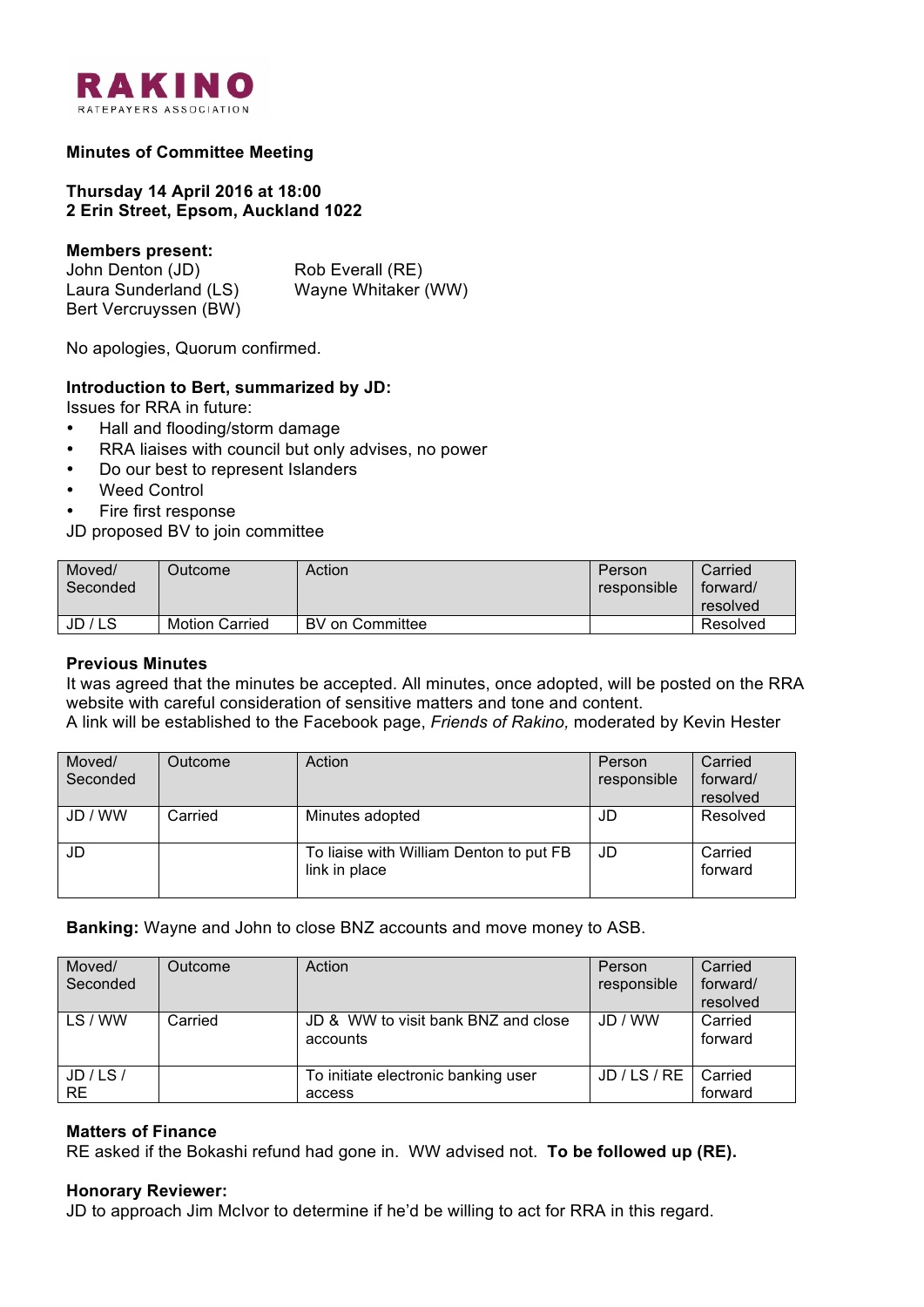

### **Correspondence IN:**

Hank Postmaa reported that the middle Firelord water tank is leaking but all units start. Rory Renwick to be contacted regarding repairs. All Firelords understood to be in working order otherwise.

Kevin Wragge reported that fire storage cupboard in the Community Hall was in a poor state. A Working Bee to be organized to clean up and shed on the Sunday of Anzac weekend . **LS - to be posted on Friends of Rakino page and LS to liaise with Hank Postmaa.**

Kevin Wragge has continued to contact the committee with demands and commentary on performance. All such contact will be acknowledged upon receipt and recorded for due consideration. **LS to draft a standard 'acknowledgement' text for use with all correspondents and circulate for further comment.**

It has been raised previously by KW that Hank Postmaa's position as Fire Officer was confirmed at the December committee meeting but not minuted. It was moved that the minutes now retrospectively confirm that the Committee approved his appointment to the role in December.

| Moved/<br>Seconded | Dutcome⊹ | Action                       | Person<br>responsible | Carried<br>forward/<br>resolved |
|--------------------|----------|------------------------------|-----------------------|---------------------------------|
| JD / LS            | Carried  | HP confirmed as Fire Officer |                       | Resolved                        |

# **State of Grant applications**

Bokashi Bins: RRA waiting on reimbursement

**AT transport Land:** Boundaries to be established. A Title Search had been requested by KW, but it was felt that a discussion with Ross Hawkins should first take place to position the thinking and proposals for the short, medium and longer term.

| Moved/<br>Seconded | Outcome | Action                     | Person<br>responsible | Carried<br>forward/<br>resolved |
|--------------------|---------|----------------------------|-----------------------|---------------------------------|
| JD / LS            | Carried | JD to contact Ross Hawkins | JD                    | Carried<br>forward              |

Dylan Hinchey approached the RRA about his interest in repopulating Rakino with Native Species, and is seeking support. More information required.

| Moved/<br>Seconded | Outcome | Action                     | Person<br>responsible | Carried<br>forward/<br>resolved |
|--------------------|---------|----------------------------|-----------------------|---------------------------------|
| JD / LS            | Carried | Laura to liaise with Dylan | LS                    | Carried<br>forward              |

Lisa Holliday approached the RRA with some ideas about solid waste reduction, in particular glass. RE had replied on behalf of the Committee, after having done some investigation regarding the viability, cost of equipment and methods of using the product of the process with others already doing it. It is considered a worthy idea but not feasible on Rakino at present.